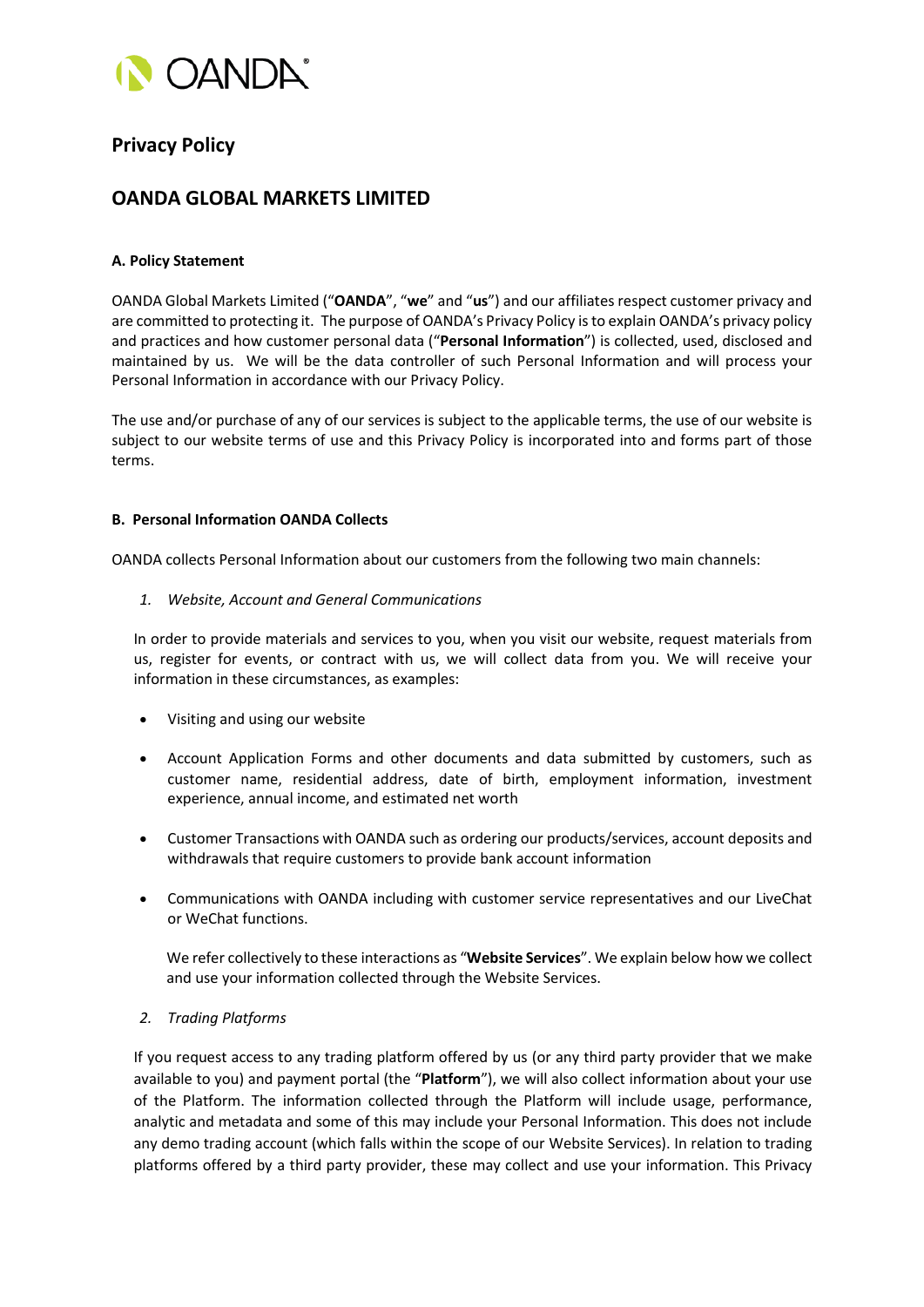Policy does not extend to third-party apps or add-ons (which may also collect your information) even if packaged by OANDA or offered through the Website Services.

OANDA does not collect more Personal Information than is required to open and operate customers' accounts, and to comply with regulatory compliance and other legal obligations.

#### **Website, Account and General Communications**

#### *What We Collect*

We (or third-parties acting on our behalf) may collect your information, including your Personal Information, when providing the Website Services including:

- Name
- Email
- Address
- Phone Number
- Country of Residence
- Date of Birth/Age
- IP address.

#### **Platform**

#### *What We Collect*

We (or third-parties acting on our behalf) may collect your information, including your Personal Information, when providing access to the Platform including:

- Name
- Email
- Address
- Phone Number
- Country of Residence
- Date of Birth/Age
- Tax Identification Number
- Income
- Income Source
- Level of liquid savings and investment
- IP address
- Employment Status
- Employer Name
- Industry
- Trading Experience
- Offences by way of a background check
- Government Identifiers: National Identification Number/Passport Number & Passport Expiry (which we electronically verify).

### **C. How OANDA Uses Personal Information**

We may hold and retain information about you for various purposes based on different reasons.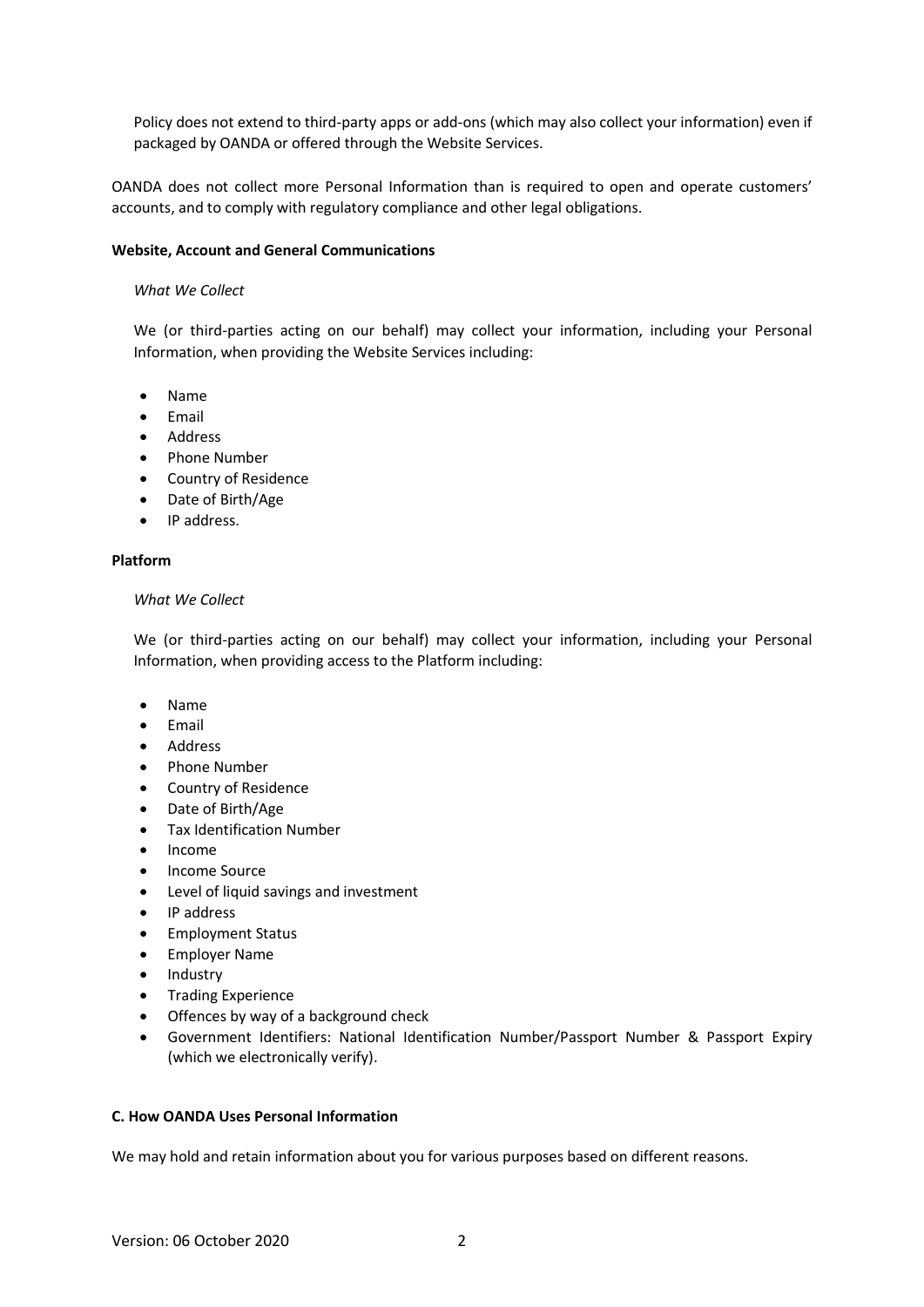### *1. Website, Account and General Communications*

Some of the information we collect from you we need to enable us to deliver the Website Services to you in accordance with our terms, sometimes we are required by law and regulations to collect and process this information about you. At other times, we consider it is in our legitimate business interests to collect and process this information, taking into consideration your privacy rights. We may use your information to:

• Fulfil your orders or respond to requests you make in connection with providing the services under our terms with you

To provide you with a response pursuant to your request and your agreement with the applicable terms, we will collect and use Personal Information including your name and email address.

• Provide our Website Services to you, including access to a demo account or support through our LiveChat or WeChat functions.

In order to perform the Website Services under the contract between you and OANDA, we have to collect certain Information from you such as your name and contact details. Without this information, we may not be able to deliver the services which you request from us.

• Improve and develop the Website Services

We look for ways to innovate and advance our Website Services. We will use Information about how you use the Website Services, including how you interact with various aspects of the Website Services, the duration for which you use the Website Services and content that is of interest to you, in order to do this. It is in our legitimate business interests to use Personal Information in this way to develop improved Website Services.

• Send administrative information, changes to contract terms or policies

Where we make updates to terms and policies we are required under certain laws and under our contract with you, to notify you of these changes. Other administrative communications, may be necessary in order for us to perform our obligations under the contract with you, or may be sent out in line with our legitimate business interests.

• Send marketing communications like product announcements, educational materials or upcoming online or offline events, where you have not objected to receiving these or with your consent where required. This may also include inviting you to participate in various promotional activities and consumer research surveys

It is in our legitimate business interests to generate growth for our own business to ensure we continue to generate development for our company and drive sales of our products and services. We will carry out marketing campaigns and research surveys in accordance with other applicable laws.

• Research and analyse how our Website Services are used via cookies, web beacons and other similar technologies to personalise the Website Services. (For more information about our use of cookies and your choices to opt-out of their use, see "Cookies" at section I below.)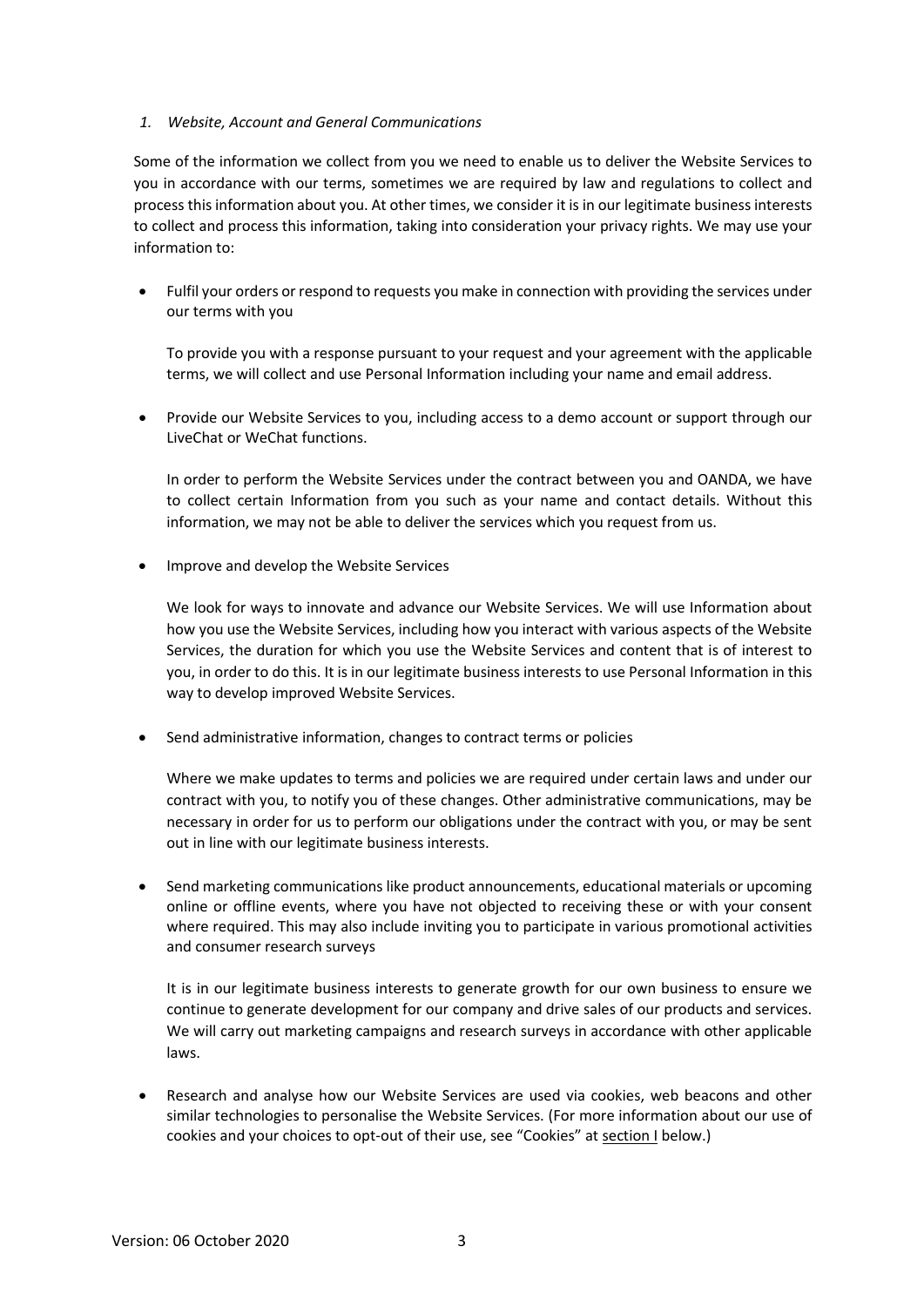We use your information in our legitimate business to understand how you interact with our Website Services and to deliver relevant content to you online.

• Diagnose and fix technical issues and monitor the security of our environments

We need to understand how our Website Services are performing in order to prevent and address any issues that may present themselves with regard to technical and security operations. We may process your Personal Information for this purpose in our legitimate business interests to protect the integrity of the Website Services

- To comply with any applicable law, regulation, legal process, or governmental request.
- For any other purpose disclosed to you in connection with our Website Services from time to time

If we intend to process your Personal Information for a purpose other than that set out above, we will provide you with information prior to such processing.

It is also in our legitimate business interests to process your Personal Information to protect our rights or property, or the security or integrity of our Website Services.

*Third-Party Content.* The Website Services may offer access to third party services. These services may collect and use your information. This Privacy Policy does not extend to third-party apps or add-ons (which may also collect your Information) even if packaged by OANDA or offered through the Website Services.

## *2. Platform*

We collect Personal Information including payment details, as set out above, in order to provide access to the Platform under the contract between OANDA and you. We are also required to keep these payment details to comply with our own legal obligations.

We also collect and process usage data when you use our Platform (e.g*.* IP address, session duration, activities undertaken on the Platform and other use data) ("**Usage Data**") in order to provide, maintain, and improve our Platform.

In addition, we collect and process data about our Platform, features or users in order to improve the Platform ("**Analytics Data**"). Analytics Data may include information about the devices operating the Platform (e.g. browser type/version, OS type/version, device type/version), or such other similar information about user configuration or operation of service features or functionality.

Whilst both Usage Data and Analytics Data may not contain information that we can use to identify you in the "real world" (such as a name or address), we collect this data and store it against a uniquely assigned ID.

We may use automated decision making to analyse the transactions you conduct using the Platform and create a profile for your usage. We may use algorithms to perform this analysis. This assists the monitoring of transactions for fraudulent activity as well as reviews general performance of our clients. If this raises concerns about fraudulent activity, we may take steps to close the client account and liaise with authorities as is necessary.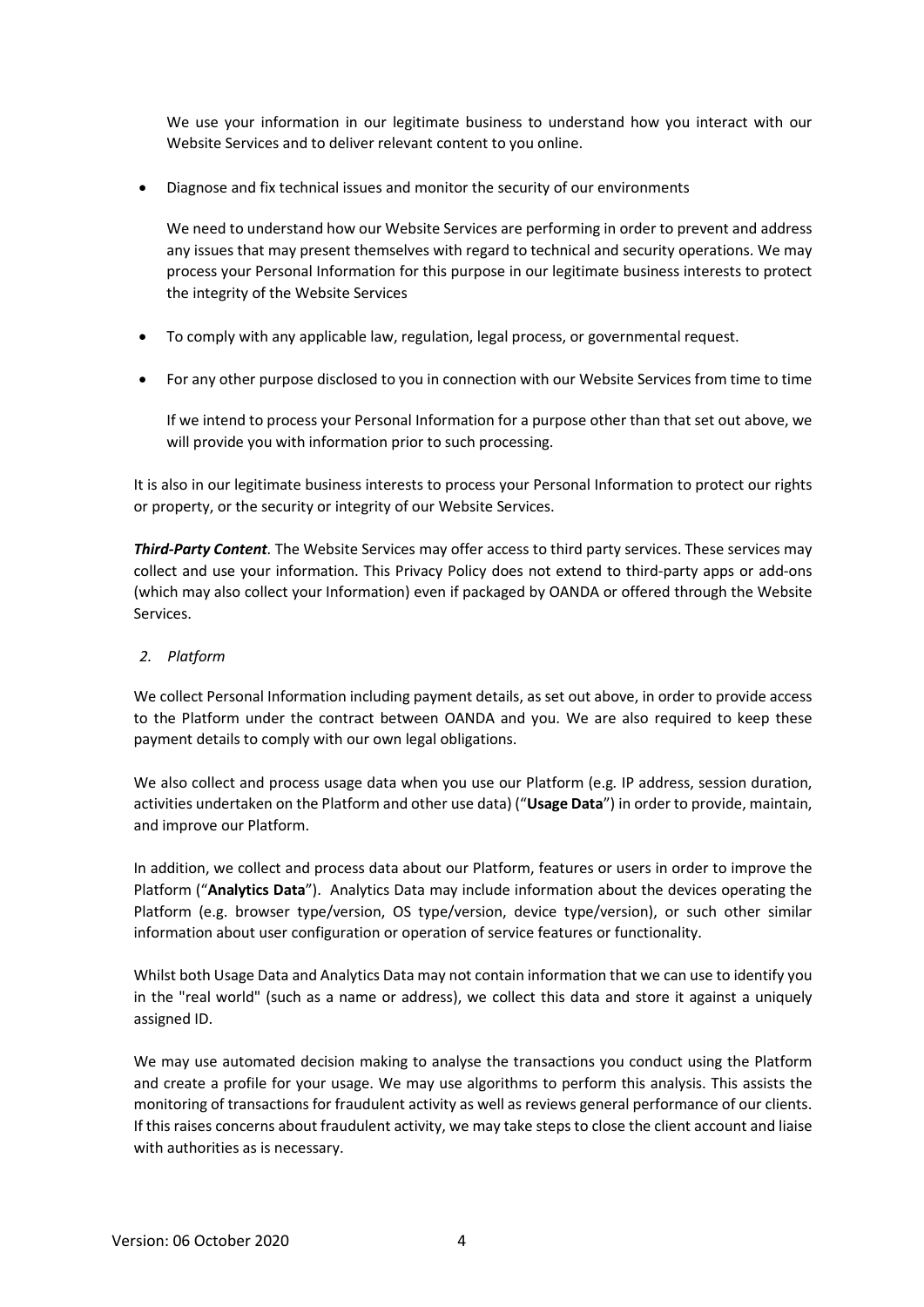#### *How we use this Platform data*

**Usage Data.** Specifically, OANDA may use Usage Data to:

- Positively identify and determine eligibility of customers opening accounts
- Evaluate whether currency trading is suitable for each customer
- Complete bank deposits and withdrawals
- Effect, administer or enforce transactions requested or authorised by the customer and
- Maintain or service the customer's account with OANDA.

Our lawful basis for using Usage Data is in order to take steps to enter into a contract with you or as is necessary for the performance of a contract already in place between us.

**Analytics Data.** OANDA uses Analytics Data to help us better understand how our Platform is being used, make improvements, and develop new features, products and services. We may use this data to:

- Better understand how our users configure and use our Platform
- Determine which configurations or practices optimise performance (e.g*.* best practices)
- Perform data analysis and audits
- Identify, understand and anticipate performance issues and the environmental factors that affect them
- Other such business purposes relating to the operation, improvement, or development of our Platform.

The use of this Analytics Data, for the purposes described in the above, is carried out pursuant to our legitimate business interests, to develop, expand and improve our Platform offering.

We are sure to balance our legitimate business interests with your privacy rights and we take steps in how we process and use Usage Data and Analytics Data to protect these.

Personal Information collected online may be combined with other information customers provide to OANDA in hard copy or through the OANDA help desk.

*Third-Party Content.* The Platform may offer access to third party services, such as in the form of trading platforms created by third party providers such as MT4 or MT5. These services may collect and use your information. This Privacy Policy does not extend to third-party apps or add-ons (which may also collect your Information) even if packaged by OANDA or offered through the Platform.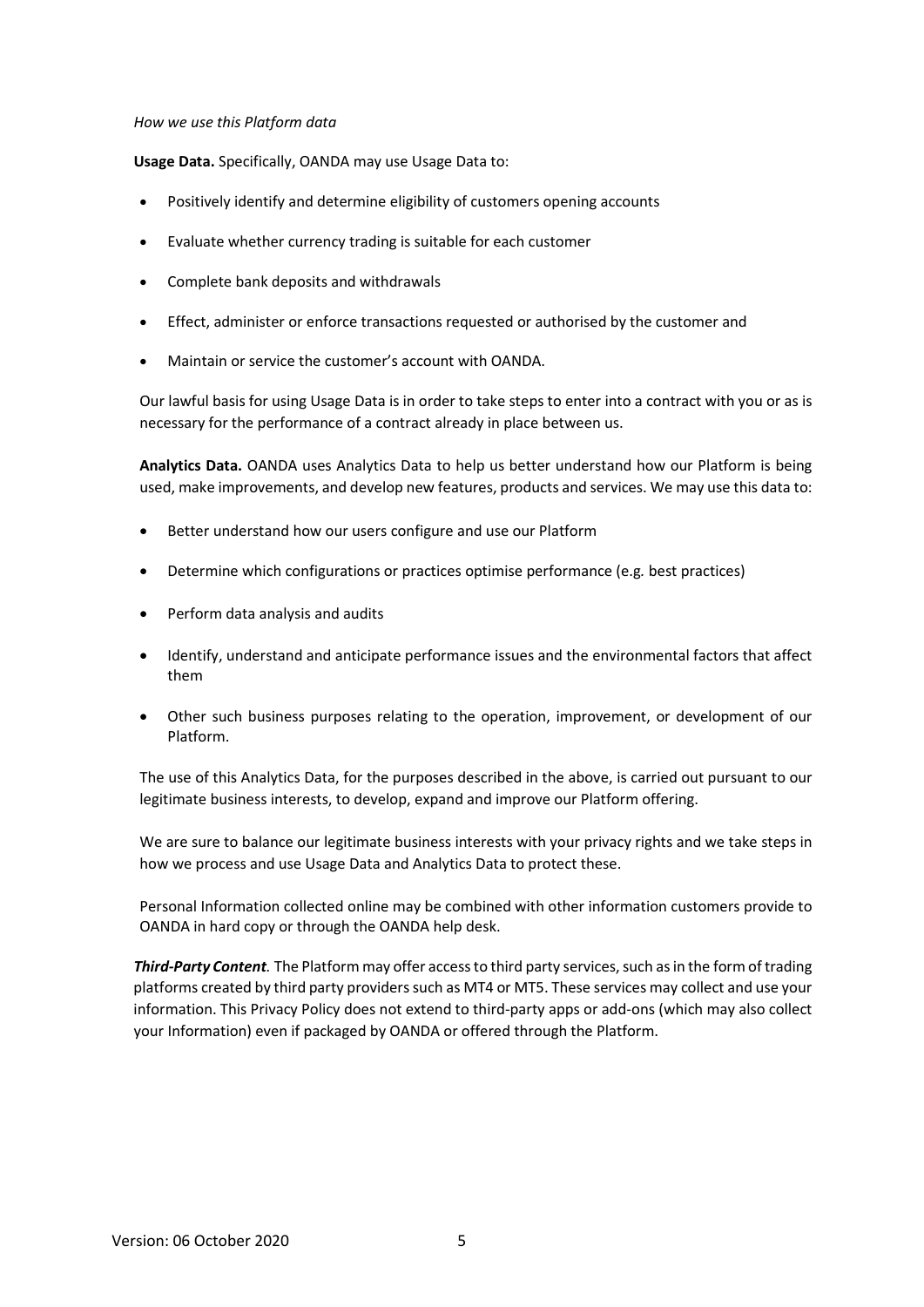### **D. Disclosure of Customer Personal Information**

OANDA may disclose Personal Information of current and former customers to affiliated and non-affiliated third party entities in connection with our business (who may be located anywhere in the world but where adequate safeguards are in place for the transfer), as set out further in the section marked "Where do we store your Personal Information") including, without limitation:

- to OANDA's service providers that perform services on OANDA's behalf under written agreements which restrict use of Personal Information to the limited purposes for which it is provided to them and to refrain from further use or disclosure except as permitted by law. This may include companies who perform background checks or identity verification, infrastructure, data analysis, business intelligence, customer relationship platform providers, marketing support services providers, consumer research service providers, cloud service providers, and IT service providers
- to communicate with credit reference and information agencies
- to OANDA strategic partners to permit them to assess your interest in Website Services, including foreign exchange payments and international money transfers
- to OANDA affiliates, who are permitted to disclose and use the information only to the extent that OANDA may disclose and use the information under this Privacy Policy
- in the ordinary course of business to OANDA's attorneys, accountants and auditors
- to persons holding a legal or beneficial interest relating to the customer's account
- to persons acting in a fiduciary, representative, or attorney capacity in relation to an account
- to protect against actual or potential fraud, unauthorised transactions, claims or other liability
- to government, regulatory or law enforcement agencies to the extent permitted or required by law, or to comply with applicable legal requirements
- to any FCA-regulated or PRA-regulated individual who is seeking to obtain a reference on your account or persons we believe to be seeking a credit reference in good faith
- to monitor our services, whether provided by ourselves or a third party
- to comply with civil, criminal or regulatory investigations, or judicial process, summons or warrant by appropriate authorities or
- in the event of a proposed or actual reorganisation, merger, sale, joint venture, assignment, transfer, or other disposition of all or any portion of OANDA's business, assets or stock (including in connection with any bankruptcy or similar proceedings).

The client confidentiality obligations set out in our Privacy Policy do not and will not apply to, and in respect of, any confidential information required to be disclosed (by us or you) pursuant to any applicable law, or the lawful request of any court of competent jurisdiction, government agency, or regulatory body, provided in each case you (or we) notify and consult with us (or you) in advance and as to the timing and content of such disclosure, except where applicable law prohibits us (or you) from doing so.

Except as stated in this Privacy Policy, OANDA will not share Personal Information about any present or former customer with any non-affiliated third party without the customer's prior written consent.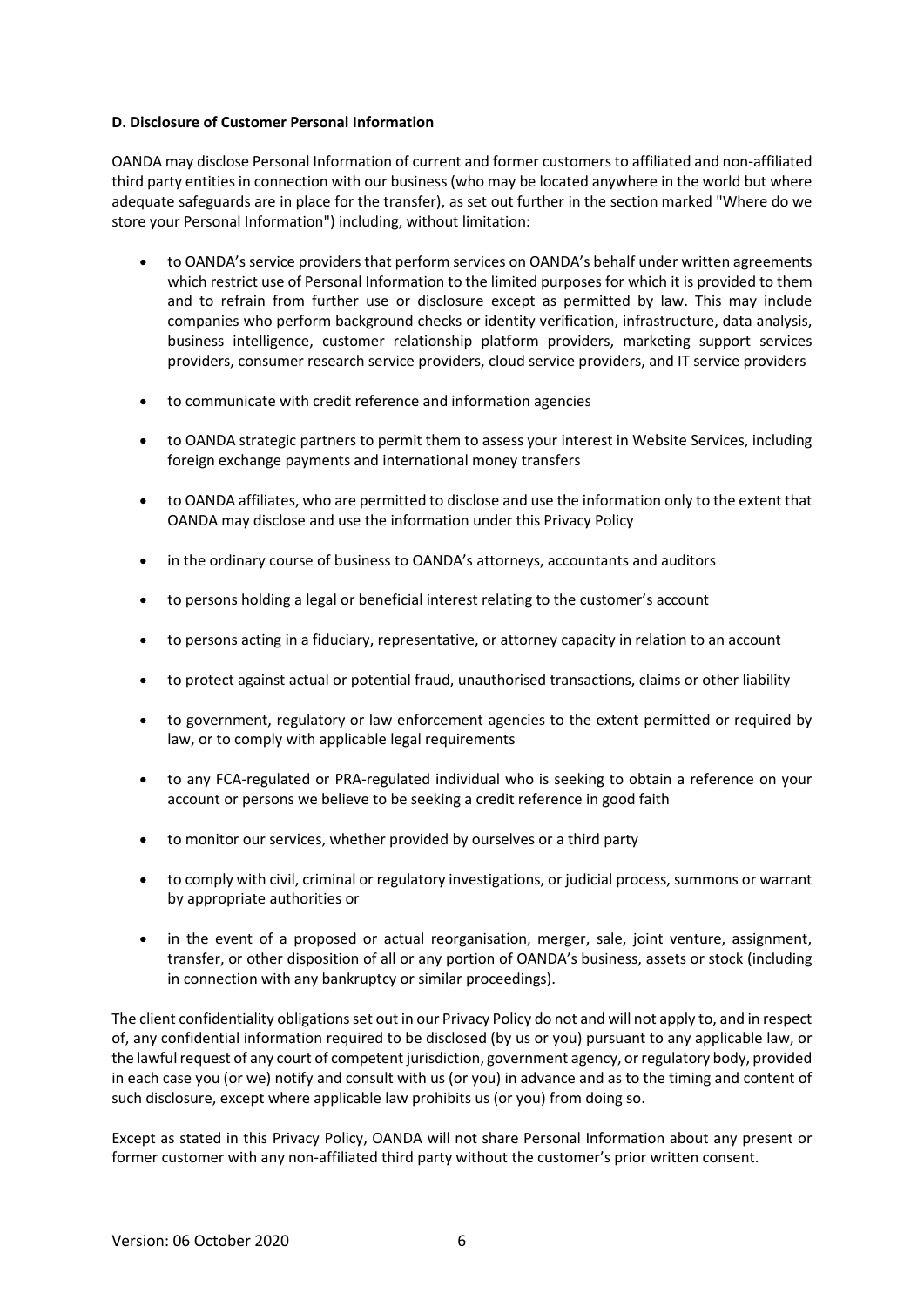#### **E. How we secure your Personal Information**

All information you provide to us is stored on our secure servers. Where we have given you (or where you have chosen) a password which enables you to access certain parts of our Website Services and Platform, you are responsible for keeping this password confidential. We ask you not to share a password with anyone.

Unfortunately, the transmission of information via the Internet is not completely secure. Although we will do our best to protect your Personal Information, we cannot guarantee the security of your data transmitted to our Website Services and Platform; any transmission is at your own risk. Once we have received your information, we will use strict procedures and security features to try to prevent unauthorised access.

#### **F. Where do we store your Personal Information**

The data that we process in relation to you may be transferred to, and stored at, a destination outside the British Virgin Islands (BVI) that may not be subject to equivalent data protection law. It may also be processed by staff situated outside the BVI who work for us or for one of our suppliers.

We may transfer your personal information outside the BVI:

- In order to store it
- In order to enable us to provide goods or services to and fulfil our contract with you or the company you work for. This includes order fulfilment, processing of payment details, and the provision of support services
- Where we are legally required to do so
- In order to facilitate the operation of our group of businesses, where it is in our legitimate interests and we have concluded these are not overridden by your rights.

Where your information is transferred outside the BVI, we will take all steps reasonably necessary to ensure that your data is subject to appropriate safeguards, such as relying on a recognised legal adequacy mechanism, and that it is treated securely and in accordance with this Privacy Policy. We may transfer your personal information to the following countries outside the BVI:

• Any member of our group, which means our subsidiaries, our ultimate holding company and its subsidiaries, the details of which are set out in the table below, and for these transfers we use approved contractual clauses.

| <b>Group Member</b>                                   | Location             |
|-------------------------------------------------------|----------------------|
| <b>OANDA Global Corporation</b>                       | <b>United States</b> |
| <b>OANDA Corporation</b>                              | <b>United States</b> |
| <b>OANDA Business Information &amp; Services Inc.</b> | <b>United States</b> |
| <b>OANDA (Canada) Corporation ULC</b>                 | Canada               |
| OANDA Asia Pacific Pte. Ltd.                          | Singapore            |
| OANDA Japan Inc.                                      | Japan                |
| OANDA Australia Pty. Ltd.                             | Australia            |
| OANDA Europe Ltd.                                     | United Kingdom       |
| OANDA Europe Markets Ltd.                             | Malta (EU)           |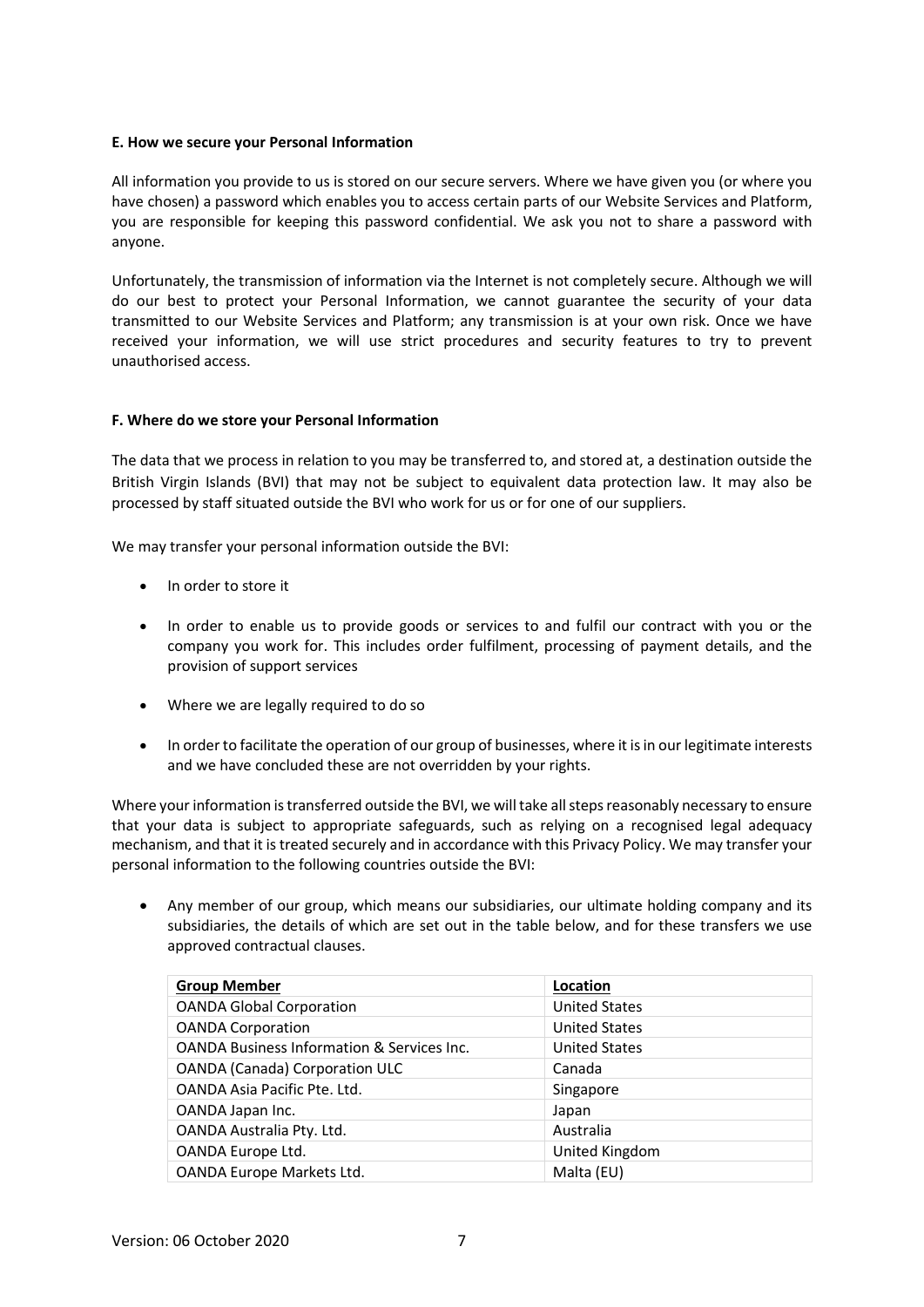| OANDA Global Markets Ltd. | British Virgin Islands |
|---------------------------|------------------------|
| OANDA Poland sp. zo.o.    | Poland (EU)            |

• Our vendors, details of which are set out below, and for these purposes we use approved contractual clauses:

| <b>Vendor Purpose</b>                   | Location                     |
|-----------------------------------------|------------------------------|
| <b>Email Service Provider</b>           | <b>United States</b>         |
| Cloud Data Storage                      | <b>United States</b>         |
| <b>Messaging Service Provider</b>       | <b>United States</b>         |
| Chat Service for Customer Support       | United States, Europe, China |
| <b>Team Collaboration Software</b>      | United States, Australia     |
| <b>Customer Relationship Management</b> | <b>United States</b>         |
| <b>Identity Verification</b>            | United States, Canada        |
| <b>Business Intelligence</b>            | <b>United States</b>         |
| <b>Marketing Support Services</b>       | <b>United States</b>         |
| <b>Funds Processing</b>                 | United States, Canada        |
| Consumer Research                       | <b>United States</b>         |
| <b>Customer Service</b>                 | <b>Philippines</b>           |
| <b>Onboarding Processing</b>            | Philippines                  |

#### **G. How long we retain your Personal Information for**

We retain Personal Information (a) in relation to the Platform, for as long as you have an account with us in order to meet our contractual obligations to you and for five years after that to identify any issues and resolve any legal proceedings, (b) in relation to Website Services, for 12 months unless such data is likely to relate to a contract you may/have entered into in the future, and subject to any subject access requests you may make and (c) in relation to any data provided with consent for research purposes, until such time when the data are no longer needed for the purpose for which they were first collected.

We may also retain aggregate information beyond this time for research purposes and to help us develop and improve our services. You cannot be identified from aggregate information retained or used for these purposes.

#### **H. Your Data Subject Rights**

Any concerns a customer may have regarding OANDA's Privacy Policy or specific complaints about how customer Personal Information has been collected, used or disclosed should be forwarded in writing to OANDA's Privacy Officer. OANDA will thoroughly investigate the complaint and will take whatever actions are warranted and notify the customer once this has been done.

You have the right under certain circumstances:

- to receive information about the processing of Personal Information concerning you. You are entitled to access your Personal Information
- to request the rectification or erasure of your Personal Information held by us
- to object to the further processing of your Personal Information, including the right to object to marketing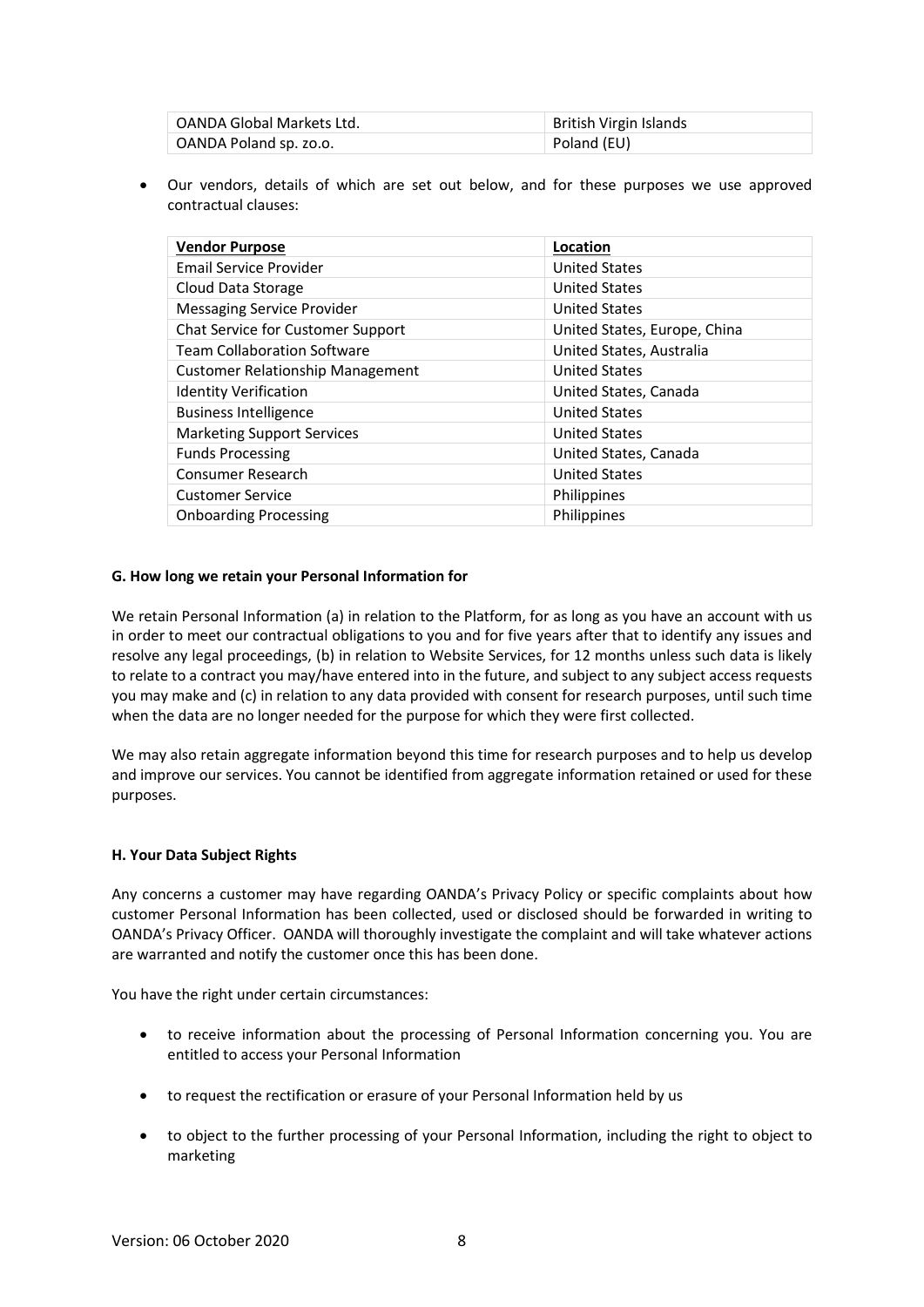• to request that your provided Personal Information be moved to a third party.

Depending on the context of your request, such as erasure, we may not be able to provide you with access to some or all of the Website Services and/or Platform, since we process your information in order to provide you with such access.

## *Your right to withdraw consent:*

Where the processing of your Personal Information by us is based on consent, you have the right to withdraw that consent at any time by contacting us as per section L below.

## *How to exercise your rights*

You can also exercise the rights listed above at any time by contacting us at [privacy@oanda.com](mailto:privacy@oanda.com)

If your request or concern is not satisfactorily resolved by us, you may approach your local data protection authority (to your habitual residence, your place of work, or where the alleged infringement took place).

## **I. Cookies**

Cookies are small text files placed in visitors' computer browsers to store their preferences. The Website Services, our Platform, and our third party partners, collect and store information that is generated automatically as you use it, including your preferences and anonymous usage statistics.

OANDA collects information about your device and uses tracking mechanisms such as cookies to: (i) facilitate customer use of our website and mobile applications, (ii) enable customisation of our online services and website features, (iii) avoid customer re-entry of data, (iv) store customer preferences for certain kinds of information, (v) enhance security measures, and (vi) gather data about usage of our website and mobile applications for research and promotions.

OANDA uses cookies from third party service providers to facilitate website tracking and security measures and may share the information collected with third parties acting as our service providers, who are required to maintain the confidentiality of the information.

We use these cookies and other technologies on the basis that they are necessary for the performance of a contract with you, or because using them is in our legitimate interests (where we have considered that these are not overridden by your rights), and, in some cases, where required by law, where you have consented to their use.

We use the following types of cookies:

- **Essential** cookies. These are cookies that are required for the operation of our Website Services and/or our Platform and under our terms with you. They include, for example, cookies that enable you to log into secure areas of our Website Services and/or our Platform.
- **Analytical/performance** cookies. They allow us to recognise and count the number of visitors and to see how visitors move around our Website Services and/or our Platform when they are using it. This helps us for our legitimate interests of improving the way our Website Services and/or our Platform works, for example, by ensuring that users are finding what they are looking for easily.